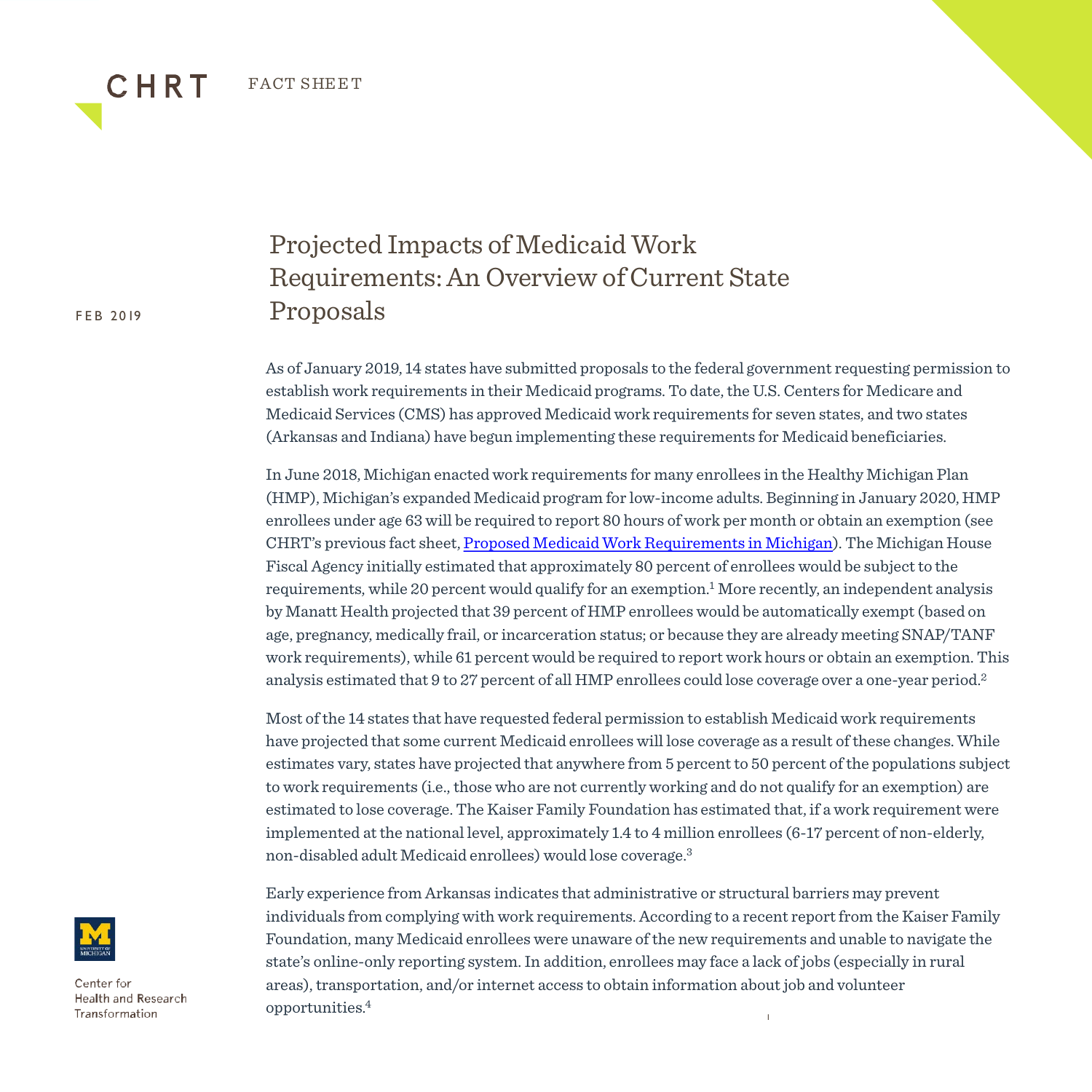

|                             | Waiver status                | Target Medicaid<br>populations                                                                                                         | Projected impacts on target population, as documented in state reports                                                                                                                                                                                                                                                                                             |
|-----------------------------|------------------------------|----------------------------------------------------------------------------------------------------------------------------------------|--------------------------------------------------------------------------------------------------------------------------------------------------------------------------------------------------------------------------------------------------------------------------------------------------------------------------------------------------------------------|
| Michigan                    | Approved, not<br>implemented | Healthy Michigan<br>Plan (Medicaid<br>expansion) enrollees<br>age 19-62                                                                | Approx. 670,000 enrollees in target population:<br>130,000 (20%) exempt<br>540,000 (80%) non-exempt<br>5 to 10% of non-exempt population (approx. 27,000 to 54,000 enrollees) estimated to lose<br>coverage5<br>Independent analysis estimates that 61,000 to 183,000 people (9 to 27% of total HMP<br>population) would lose coverage after one year <sup>6</sup> |
| Alabama                     | Pending                      | Traditional<br>Medicaid adult<br>enrollees (parents<br>earning less than<br>18% FPL) under age<br>60                                   | Approx. 75,000 enrollees in target population <sup>7</sup><br>Approx. 14,700 enrollees (20% of target population) would lose coverage after five years <sup>8</sup>                                                                                                                                                                                                |
| Arizona                     | Approved, not<br>implemented | Medicaid<br>expansion adult<br>enrollees under<br>age 50                                                                               | Approx. 399,000 enrollees in target population: <sup>9</sup><br>129,000 (32%) exempt<br>270,000 (68%) non-exempt                                                                                                                                                                                                                                                   |
| Arkansas                    | Approved,<br>implemented     | Medicaid expansion<br>adult enrollees age<br>30-49 (in 2018);<br>beginning in 2019,<br>requirement will<br>apply to those age<br>19-49 | 60,680 enrollees subject to work requirements as of Dec. 2018:10<br>54,593 (90%) exempt<br>6,087 (10%) non-exempt<br>o 4,776 (78%) did not report required amount of qualifying activities<br>$\circ$ 1,311 (22%) reported required amount of qualifying<br>activities<br>18,164 individuals have lost Medicaid coverage since<br>September 2018 <sup>11</sup>     |
| Indiana                     | Approved,<br>implemented     | Medicaid<br>expansion and<br>traditional<br>Medicaid adult<br>enrollees under<br>age 60                                                | Approx. 438,000 enrollees in target population: <sup>12</sup><br>308,000 (70%) exempt<br>130,000 (30%) non-exempt<br>Approx. 32,500 enrollees (25% of non-exempt population) estimated to lose coverage <sup>13</sup>                                                                                                                                              |
| Kentucky                    | Approved, not<br>implemented | Medicaid<br>expansion adult<br>enrollees under<br>age 65                                                                               | Approx. 454,000 enrollees in target population: <sup>14</sup><br>104,000 (23%) exempt<br>350,000 (77%) non-exempt <sup>15</sup><br>Approx. 95,000 enrollees (27% of target population) estimated to lose coverage after 5<br>years <sup>16</sup>                                                                                                                   |
| Mississippi                 | Pending                      | Traditional<br>Medicaid adult<br>enrollees (parents<br>earning less than<br>27% FPL) under age<br>65                                   | Approx. 56,000 enrollees in target population <sup>17</sup><br>Approx. 32,500 enrollees (36% of target population) estimated to lose coverage after 5<br>years                                                                                                                                                                                                     |
| New Hampshire Approved, not | implemented                  | Medicaid<br>expansion adult<br>enrollees under<br>age 65                                                                               | Approx. 53,000 enrollees in target population: <sup>18</sup><br>38,000 (72%) exempt and/or currently working<br>15,000 (28%) non-exempt and not currently working <sup>19</sup>                                                                                                                                                                                    |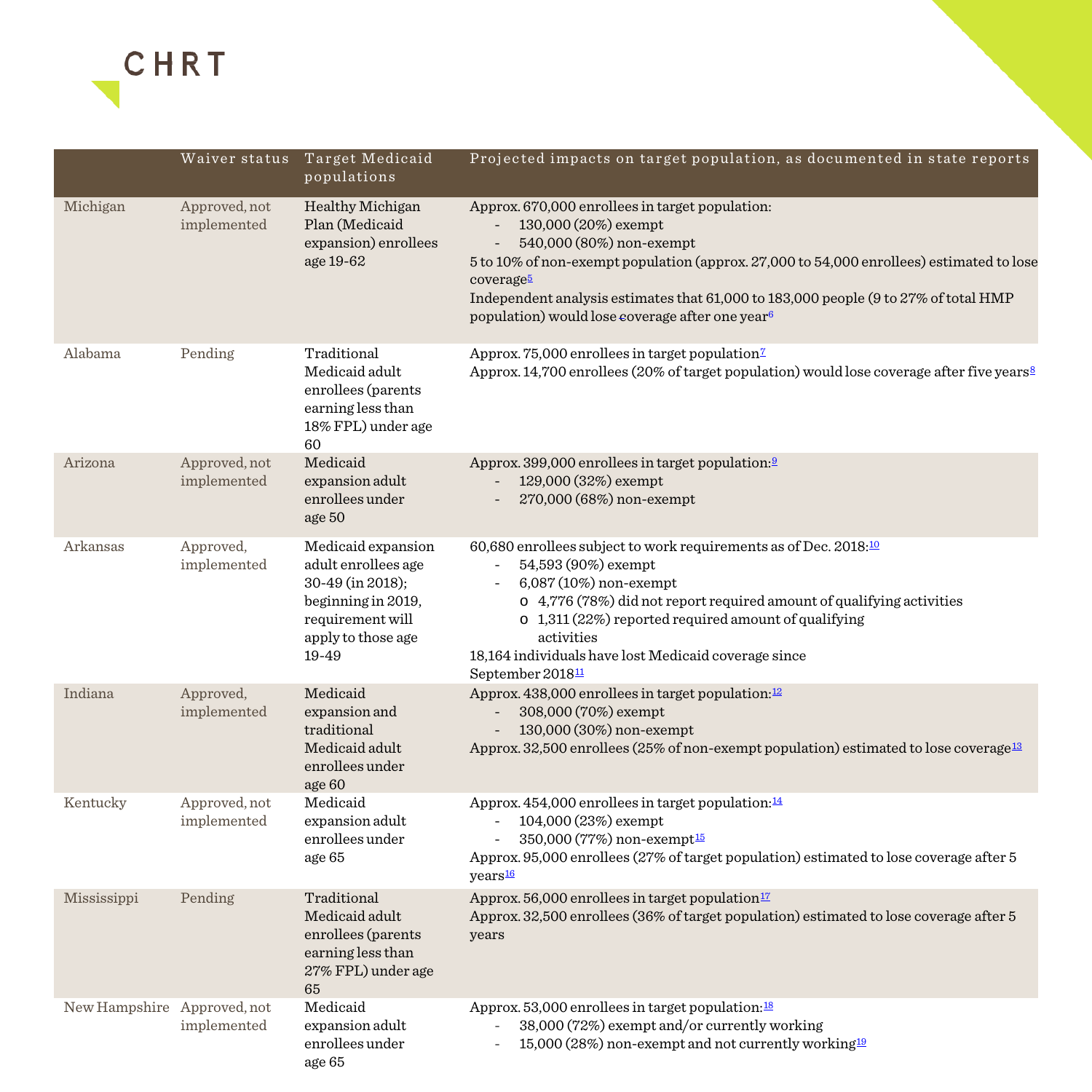<span id="page-2-0"></span>

|              | Waiver<br>status                    | Target Medicaid<br>populations                                                                                                                   | Projected impacts on target population, as documented in state reports                                                                                                                                                                                                                                                                                                                                                                                                                                                                                                                  |
|--------------|-------------------------------------|--------------------------------------------------------------------------------------------------------------------------------------------------|-----------------------------------------------------------------------------------------------------------------------------------------------------------------------------------------------------------------------------------------------------------------------------------------------------------------------------------------------------------------------------------------------------------------------------------------------------------------------------------------------------------------------------------------------------------------------------------------|
| Ohio         | Pending                             | Medicaid expansion<br>adult enrollees under<br>age 50                                                                                            | Approx. 710,000 enrollees in target population:<br>674,000 (95%) exempt and/or currently working<br>36,000 (5%) non-exempt and not currently working<br>Approx. 18,000 enrollees (50% of non-exempt, non-working population) estimated to lose<br>coverage <sup>20</sup>                                                                                                                                                                                                                                                                                                                |
| Oklahoma     | Pending                             | <b>Traditional Medicaid</b><br>adult enrollees (parents<br>earning less than 45%<br>FPL) age 50 & under                                          | Approx. 102,000 enrollees in target population: 21<br>96,000 (94%) exempt<br>6,000 (6%) non-exempt<br>$\overline{\phantom{a}}$                                                                                                                                                                                                                                                                                                                                                                                                                                                          |
| South Dakota | Pending                             | <b>Traditional Medicaid</b><br>adult enrollees (parents<br>earning less than 50%<br>FPL) under age 60 in<br>Minnehaha and<br>Pennington counties | Approx. 12,750 total low-income adult Medicaid enrollees statewide, smaller number<br>in two-county pilot area: 22<br>1,300 enrollees in two-county pilot area would be<br>non-exempt 15% of non-exempt population is estimated to<br>lose coverage <sup>23</sup>                                                                                                                                                                                                                                                                                                                       |
| Tennessee    | Pending                             | <b>Traditional Medicaid</b><br>adult enrollees (parents<br>earning less than 98%<br>FPL) under age 65                                            | Approx. 300,000 enrollees in target population:<br>214,000 (71%) exempt<br>86,000 (29%) non-exempt <sup>24</sup>                                                                                                                                                                                                                                                                                                                                                                                                                                                                        |
| Virginia     | Pending                             | Medicaid expansion<br>and traditional<br>Medicaid adult<br>enrollees under age<br>65                                                             | Approx. 305,000 enrollees in target population (mostly adults projected to enroll in<br>VA's new Medicaid expansion in fiscal years 2019 and 2020):<br>113,000 (37%) exempt<br>192,000 (63%) non-exempt, of which nearly 69,000 enrollees are estimated<br>to be not currently working<br>Approx. 22,500 enrollees (33% of the non-exempt, non-working population) estimated<br>to lose coverage after FY2020 <sup>25</sup>                                                                                                                                                             |
| Wisconsin    | Approved,<br>not<br>implement<br>ed | <b>Traditional Medicaid</b><br>adult enrollees<br>(childless adults)<br>earning less than 100%<br>FPL) under age 50                              | Wisconsin's proposal called for a 48-month limit on Medicaid eligibility for certain<br>individuals. After a person reaches 48 months of Medicaid coverage, they are ineligible to<br>re-enroll for six months. However, any month where an individual is engaged in 80+<br>hours of work or other qualifying activities would not count toward their 48-month<br>eligibility limit.<br>Approx. 148,000 enrollees in target population $\frac{26}{3}$<br>Approx. 4,200 individuals estimated to lose coverage after five years as a result of the 48-<br>month time limit <sup>27</sup> |